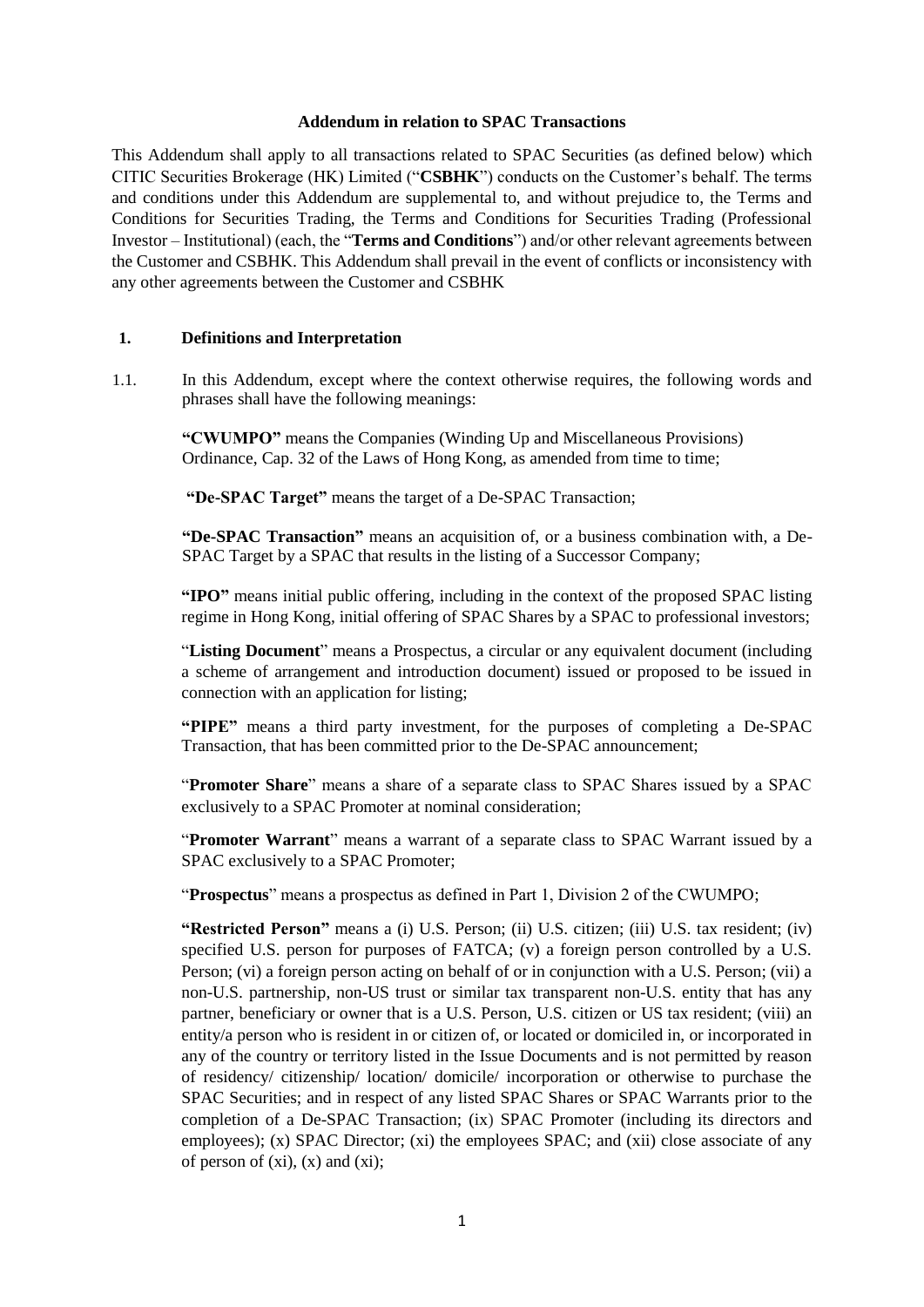**"SPAC"** means a Special Purpose Acquisition Company. A SPAC is a type of shell company that raises funds through its listing for the purpose of acquiring a business (a De-SPAC Target) at a later stage (a De-SPAC Transaction) within a pre-defined time period after listing;

**"SPAC Director"** means a director of a SPAC;

**"SPAC Eligible Investor"** means Professional Investor as defined in section 1 of Part 1 of Schedule 1 to the SFO or other types of investors that are permitted or approved by the SEHK and/or the SFC for trading the SPAC Shares and/or SPAC Warrants;

**"SPAC Share"** means a share of a SPAC that is not a Promoter Share;

"**SPAC Shareholder**" means the holder of SPAC Share;

**"SPAC Warrant"** means a warrant that provides the holder with the right to purchase a SPAC Share that is not a Promoter Warrant;

"**SPAC Promoter**" means a person who establishes a SPAC and/or beneficially owns Promoter Shares issued by a SPAC;

"**SPAC Securities**" means any of SPAC Shares or SPAC Warrants;

"**SPAC Transaction**(s)" means a transaction or transactions to trade a SPAC Securities entered into by CSBHK with the Customer;

**"Successor Company"** means the listed issuer resulting from the completion of a De-SPAC Transaction; and

"**U.S. Person**" has the meaning given to it under Regulation S promulgated under the U.S. Securities Act of 1933, as amended.

- 1.2. The clause forms part of this Addendum and shall have effect as if set out in full in the body of this Addendum.
- 1.3. The headings are inserted for convenience of reference only and shall not, in any event, affect the interpretation and construction of this Addendum.
- 1.4. [Whenever in](https://www.lawinsider.com/clause/gender) this Addendum words are used in the masculine or neuter gender, they shall be read and construed as in the masculine, feminine or neuter gender, whenever they should so apply.
- 1.5. Capitalized terms that are not otherwise defined in this Addendum shall have the same meaning in the Terms and Conditions and/or other relevant agreements between the Customer and CSBHK.
- 1.6. The Customer agrees and acknowledges that this Addendum shall constitute a legally binding contract. By placing an order with CSBHK to trade SPAC Securities, the Customer is deemed to have accepted and agreed to be bound by the terms and conditions of this Addendum.

# **2. Representations, Warranties and Undertakings**

2.1. In addition to the representations and warranties contained in the Terms and Conditions, the Customer represents and warrants that: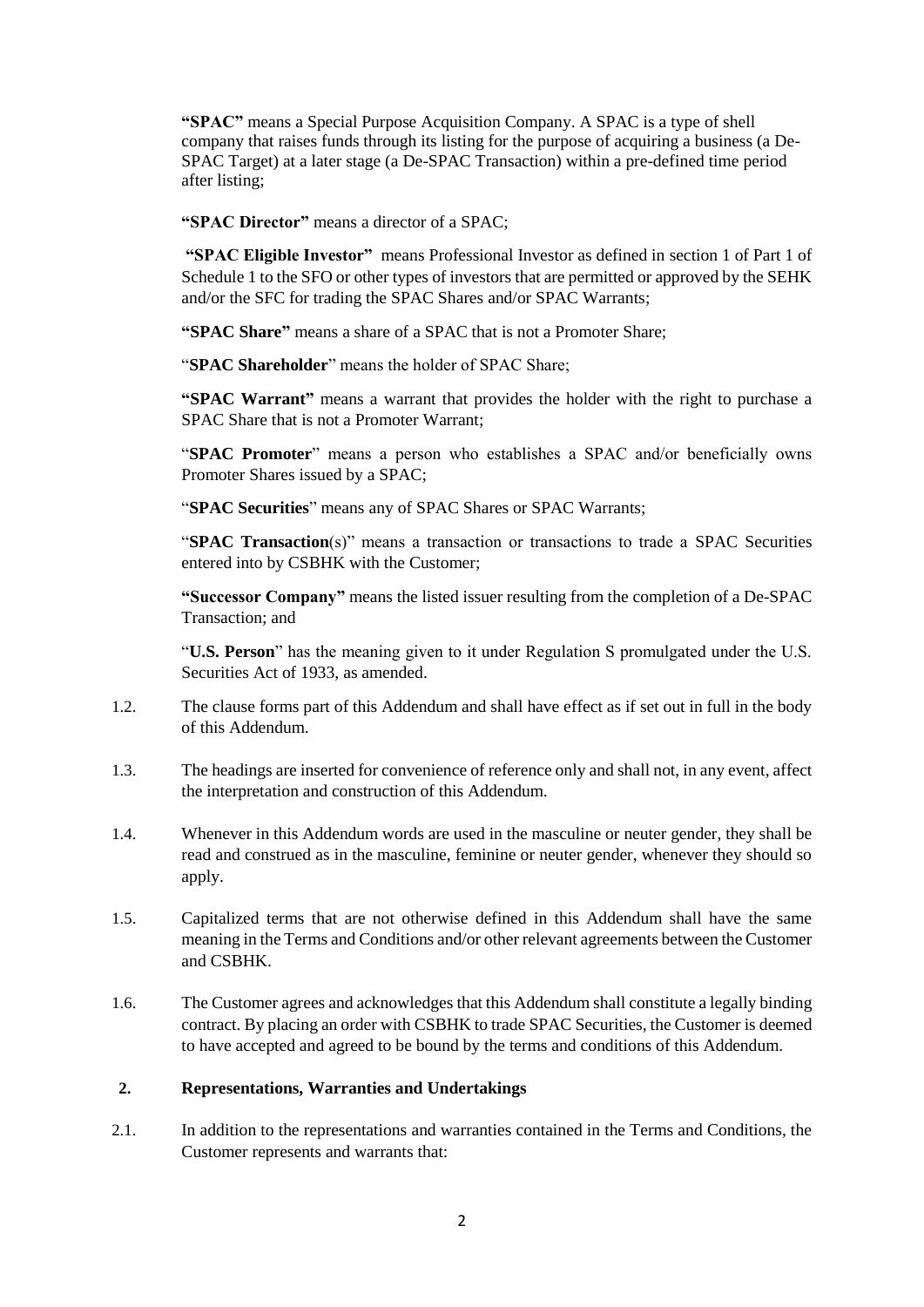- (a) the Customer agrees the SPAC Securities constitute(s) "Securities" as defined in the Terms and Conditions;
- (b) any trading in SPAC Securities will be subject to applicable trading and listing rules and requirements of HKEX and the Customer agree to comply with such trading and listing rules and requirements;
- (c) the Customer has complied with and will comply with the selling restrictions as provided in the Listing Documents of the SPAC Securities;
- (d) the Customer is a SPAC Eligible Investor, and in the case where the Customer is acting for the benefits or account or on behalf of another person, such as the Customer being an intermediary acting for its underlying clients, for whom the transaction is effected, the Customer confirms each of the Customer and such other person or underlying client (each, an "**Other Person**") is a SPAC Eligible Investor; in particular, where the Customer is an intermediary, it represents and undertakes to examine, verify and ensure its underlying clients are SPAC Eligible Investors;
- (e) the Customer understands and accepts that the proceeds paid for a SPAC's initial offering will be deposited in trustee or custodian appointed by the SPAC at its discretion, and normally no interests will be accrued on such initial offering proceeds. The Customer further understands such initial offering proceeds will not be released except for the purposes of (i) distribution to SPAC Shareholders in the event of redemption, (ii) completing a De-SPAC Transaction, or (iii) returning to SPAC Shareholders upon suspension of trading or upon liquidation or winding up of the SPAC and any interest, or other income earned, on monies held in the escrow account may be used by a SPAC to settle its expenses;
- (f) the Customer understands and accepts the SPAC Shareholders can redeem part or all of the SPAC Shares but the period for the election of redemption will end as at the date and time of commencement of the relevant general meeting;
- (g) the Customer understands and accepts contents of the Listing Documents with respect to the voting, redemption and liquidation rights of SPAC Shareholders including the basis of the computation of their entitlements in the event of a redemption of SPAC Shares and liquidation of the SPAC;
- (h) the Customer understands and accepts the impact of dilution to his shareholding due to (a) there being less equity contribution from the SPAC Promoters in respect of the Promoter Shares (and such other known dilutive factors or events); (b) the exercise of the SPAC Warrants, and (c) other events which may result in dilution of shareholding as set out in the Listing Documents;
- (i) the Customer fully understands the contents of the Listing Documents and the risks relating to any of the SPAC Transactions (including those relating to liquidity and volatility of SPAC Securities) including but not limited to the risks set out in this Addendum;
- (j) the Customer accepts the terms and conditions of the SPAC Securities stipulated in the Listing Documents and agrees that they will be conclusive and binding on him regarding the SPAC Securities;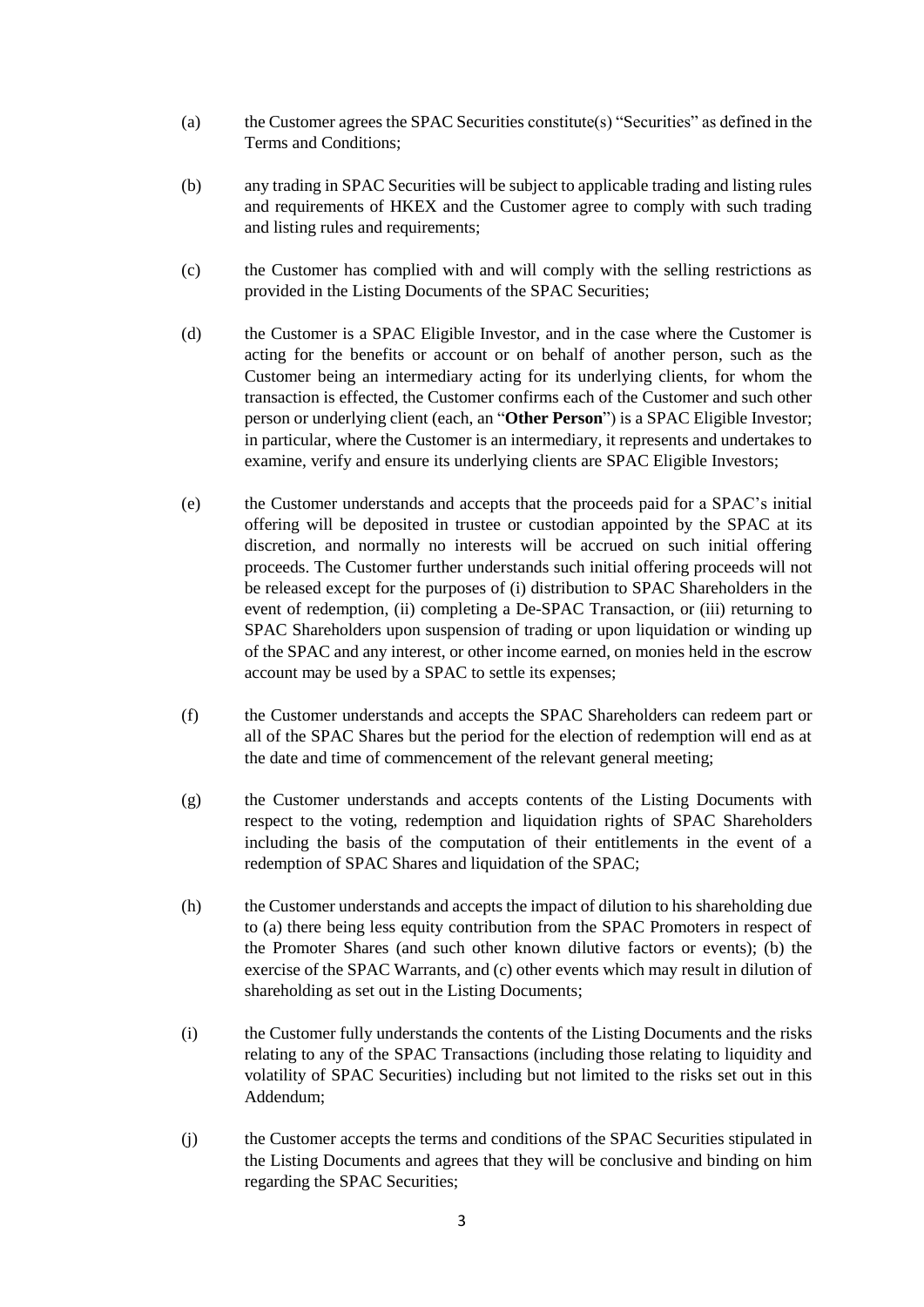- (k) the Customer is entering into the SPAC Transactions at his sole judgment and responsibility, and is also capable of assuming the financial and other risks of entering into any SPAC Transactions;
- (l) the Customer has sufficient net worth to be able to assume the risks and bear the potential losses resulting from SPAC Transaction;
- (m) the Customer is capable of making and will make all the representations and declarations required to be made by a purchaser or holder of the SPAC Securities under the terms of the SPAC Securities and the Listing Documents;
- (n) the Customer is the person ultimately responsible for originating the instruction in relation to each SPAC Transaction and that he is the person that stands to gain the commercial or economic benefit of the SPAC Transactions and/or bear the commercial or economic risk;
- (o) the Customer is not in the U.S.;
- (p) the Customer or the Other Person are not the Restricted Person;
- (q) the Customer's purchase of the relevant SPAC Securities does not violate any applicable laws, guidelines, codes, rules, restrictions and regulations in force and applicable to him (whether imposed by applicable law or by competent regulatory authorities) in any applicable jurisdiction from time to time; and
- (r) in respect of any Data of the Customer who is an individual or in respect of any Data which relates to an individual provided by the Customer which is not an individual, the Customer or the relevant individual, as the case may be, has been fully notified as to the purposes for which his or her Data maybe used and the person to whom his or her Data may be provided to (including for direct marketing purposes), as set out Privacy Policy Statement, and the Customer or the relevant individual, as the case may be, has consented to his/her Data being used and processed (including process of sensitive personal data, cross-border transfer, use and provision to third parties of such Data by CSBHK and/or use of such Data for direct marketing purposes) in accordance with the Privacy Policy Statement and such consent has been obtained in a manner which is sufficient to meet the requirements of the Data Protection Laws and enable CSBHK and its Affiliates to lawfully use and transfer Data as set out in the Privacy Policy Statement.
- 2.2. All representations and warranties (including those set out above) shall be deemed to be repeated by the Customer immediately before each Instruction to effect and execution of a SPAC Transaction.

# **3. Unwinding the SPAC Transaction**

3.1. Where, under the terms of SPAC Securities trading and listing rules and requirements of HKEX, CSBHK has received notice from HKEX or SFC, requiring CSBHK to unwind settled positions with respect to SPAC Securities within three days (or such other time as specified by SFC or HKEX) of the settlement of the relevant position ("**Mandatory-Unwind Notice**") or where CSBHK determines in its sole discretion that a SPAC Transaction is not in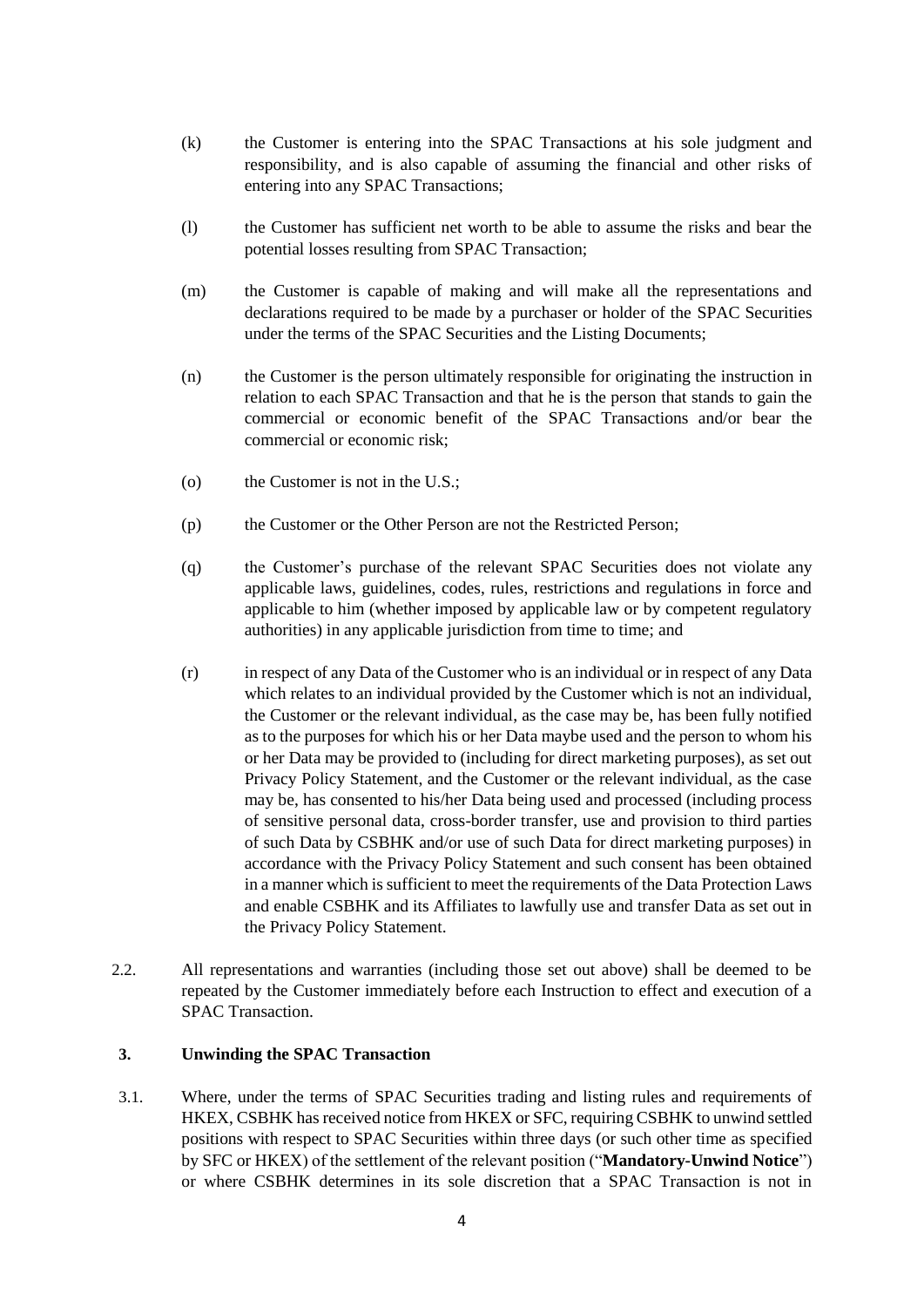compliance with the terms of SPAC Securities Trading and list rules and requirements of HKEX, CSBHK shall be entitled to issue a corresponding notice to the Customer requesting the Customer to unwind settled positions with respect to SPAC Securities within three days (or such other time as specified by SFC or HKEX or CSBHK, as the case may be) of the settlement of the relevant position ("**Client Mandatory-Unwind Notice**") and the Customer undertakes to comply with any such Client Mandatory-Unwind Notice. The Customer shall have similar arrangements with the Other Persons enabling it to give notice to them to unwind settled positions with respect to SPAC Securities within three days (or such other time as specified by SFC or HKEX or CSBHK, as the case may be) of the settlement of the relevant position.

- 3.2. In relation to any Client Mandatory-Unwind Notice, the Customer authorizes CSBHK to sell or arrange for the sale of such SPAC Securities on behalf of the Customer at such price and on such terms as CSBHK may determine in its absolute discretion if the Customer fail to comply in a timely manner with a Client Mandatory-Unwind Notice, to the extent necessary to comply with SPAC Securities trading and listing rules and requirements of HKEX. In addition to the above, the Customer authorizes CSBHK to sell, transfer or carry out any other action in relation to SPAC Securities owned by the Customer if CSBHK is instructed to do so by SFC or HKEX or if CSBHK otherwise determines in its absolute discretion that it is necessary or desirable to do so in order to comply with any with SPAC Securities trading and listing rules and requirements of HKEX.
- 3.3. There is a risk of prohibition from trading SPAC Securities and that the Customer's instructions to trade SPAC Securities may not be accepted.

# **4. Risks of SPAC Transactions**

Investment in SPAC Securities is exposed to various risks, including but not limited to, those stated in the relevant Listing Documents of the SPAC Securities and the risks listed below. Below and those included in the Listing Documents of the SPAC Securities are not an exhaustive list of risks. The Customer shall read these risk factors carefully and understand the risks of investment in SPAC Securities before making an investment decision.

2.1. Risk of Price Volatility

As a SPAC has no operations, it is unable to report performance factors (e.g. revenue, profit / loss and cash flow) that investors would normally rely upon to determine the value of its shares. The share price of a SPAC is therefore likely to be driven by speculation and rumour instead, particularly with regards to the potential outcome of the SPAC's efforts to find a suitable De-SPAC Target.

# 2.2. Risk of Market Manipulation

Sensitivity of a SPAC's share price to rumour makes them relatively more susceptible to share price manipulation. This could be attempted, for example, by fraudsters deliberately spreading rumours of a forthcoming De-SPAC Transaction to raise the value of their shareholdings to a level at which it is advantageous for them to sell.

# 2.3. Risk of Insider Dealing

For SPACs, inside information may arise in several circumstances but particularly in relation to the negotiations with a possible De-SPAC Target. Any movement in a SPAC's share price following the announcement of a De-SPAC agreement would be solely the result of that announcement. This means that someone in possession of inside information regarding such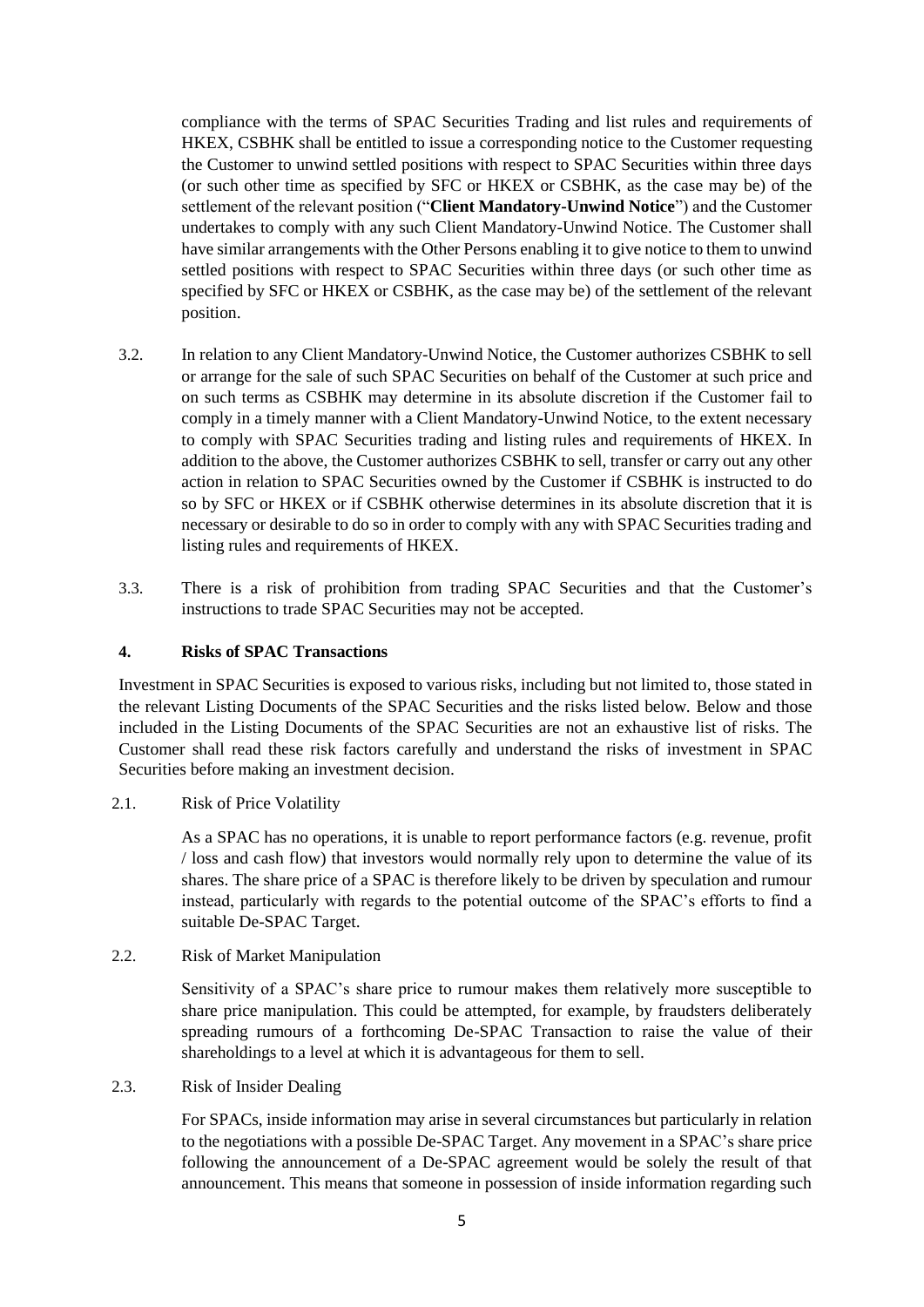a transaction prior to its announcement would have greater certainty of making a gain from insider dealing than he would have if he was contemplating doing so in the shares of an ordinary listed issuer negotiating an identical acquisition. Consequently, the probability of insider dealing occurring in a listed SPAC would be higher than for an ordinary listed issuer

## 2.4 Lack of information disclosure

As a SPAC is subject to less rigorous regulatory requirements during the IPO stage, it may result in a higher chance of misinformation. In a traditional IPO, a listing applicant is required to provide in-depth information disclosure. However, there is no such information disclosure by a SPAC since the SPAC has yet to identify a specific target business at the time of listing, investors are not able to make full assessment on their investment as they are restricted by the limited information and broadly defined acquisition strategy and criteria.

Although substantive disclosure will be made once a De-SPAC Target has been identified and acquisition terms have been agreed, in timing terms this will be well after the IPO, leaving investors with only the option of staying invested throughout the merger process or cashing out at an earlier stage.

## 2.5. Uncertainty on the quality of the De-SPAC Target

The faster and simpler route to listing for SPACs may incentivise companies that have not reached market standards and quality to take advantage of this quick access to public funding by circumventing the stringent approval process normally required in a traditional IPO. This issue is coupled with the time pressure faced by the sponsors to complete the De-SPAC Transaction within specified timeframe. It may result in the underperformance or failure of the combined business entity.

2.6. Potential conflict of interest

The sponsors may be financially motivated to proceed with the De-SPAC Transaction regardless of the quality of the De-SPAC Target as they are entitled to stake in the SPAC with a minimal investment upon the De-SPAC Transaction. This potential conflict of interests between the sponsors and the shareholders raise concern on the influx of poorly managed or operated companies merging with the SPACs.

2.7. Potential Equity Dilution

There is uncertainty on the amount of funds available to the SPAC to complete an acquisition of De-SPAC Target and also whether the sponsors can secure additional funds from the PIPE or other investors to complete such acquisition. The availability and costs of such additional funds highly depend on the market and economic conditions and it may have a dilution effect on the shareholding structure of the SPAC.

2.8. Risk of Mandatory-Unwind

The Customer acknowledges that as a result of implementing a Client Mandatory-Unwind Notice he can suffer heavy losses on his investment in SPAC Securities.

2.9. SPAC Warrant Risk

The terms of SPAC Warrants may vary greatly across different SPACs and it is important to understand the terms when investing. To learn more about the specific terms of the SPAC Warrants, investors should review the Listing Documents of the particular SPAC. A SPAC Warrant provides the holder with the right to purchase a SPAC Share (or a fraction of a SPAC Share) at a set exercise price at a set time. SPAC Warrants are typically exercisable on the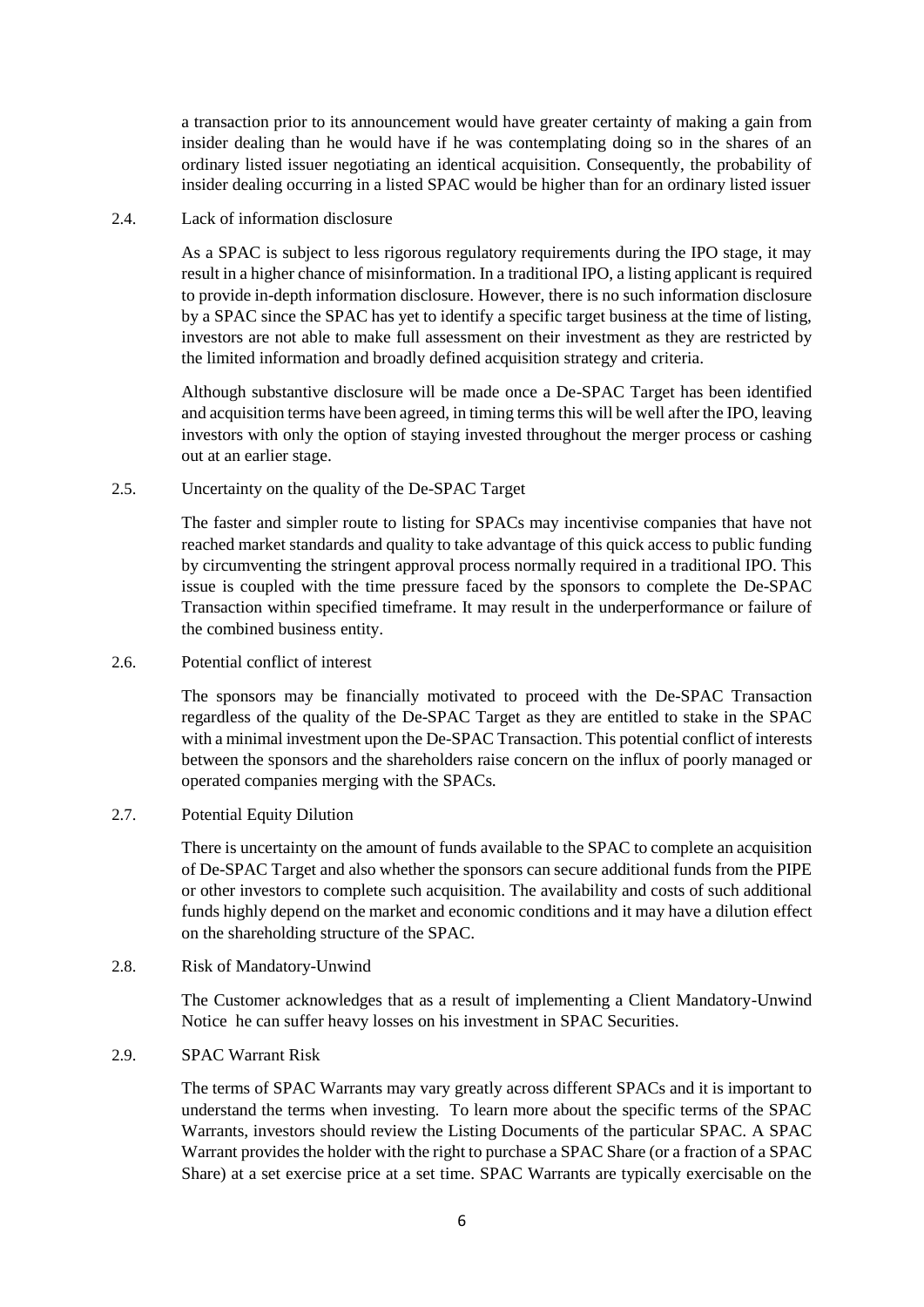later of 30 days after the completion of a De-SPAC Transaction or 12 months from the SPAC IPO closing or as mention in the Prospectus or Listing Document or any other applicable document; therefore, the holder of a SPAC Warrant will not be able to get the SPAC Shares before such exercise date. In addition, if an investor misses the notice of redemption and fail to exercise within the given period, the SPAC Warrants held by the investor can become essentially worthless. Further, there may be some circumstances where SPAC Warrants can be forced to be exercised early and the SPAC may redeem those warrants for essentially nothing and the SPAC Warrant holders may get nothing.

## 2.10. Additional Risk of Volatility of Warrants

SPAC Warrants prior to De-SPAC Transaction may experience higher price volatility soon after a SPAC is listed and this price volatility gradually may increase as the deadline for a De-SPAC Transaction approaches. If a SPAC is liquidated, investors will receive a pro rata amount of the funds held in the SPAC's trust account and their SPAC Warrants will become worthless.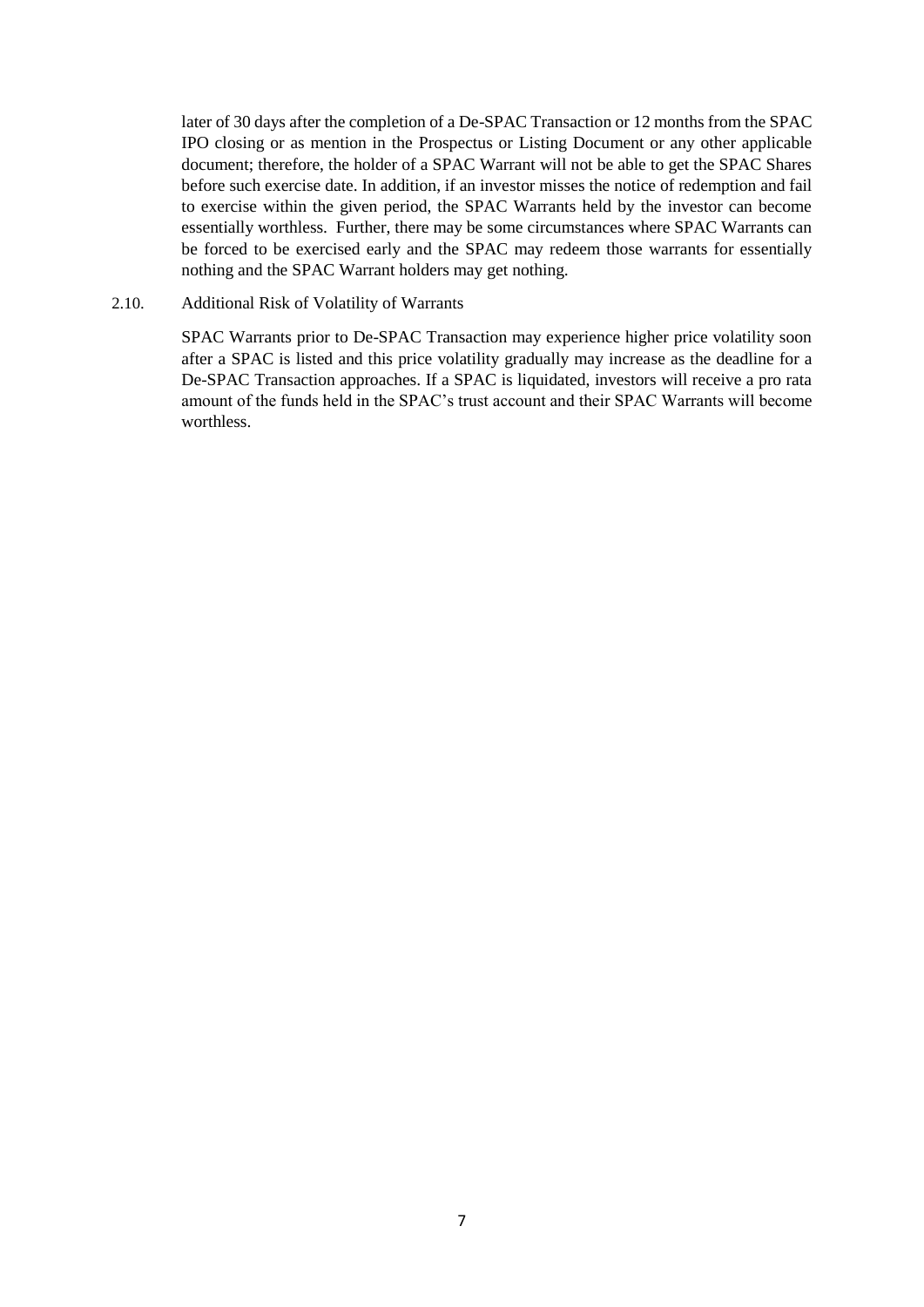### **SPAC** 交易相關之附錄

本附錄適用於中信證券經紀(香港)有限公司(「中**信證券經紀香港**」)代表客戶進行與 SPAC 證 券(定義見下文)相關的所有交易。本附錄中的條款及細則乃補充對證券交易條款及細則、證券 交易(專業投資者 - 機構)條款及細則(各稱為「條款及細則」)及╱或客戶與中信證券經紀香港 之間的其他相關協議。若本附錄與客戶和中信證券經紀香港之間的任何其他協議存在歧義或不一 致, 概以本附錄為準。

### **1.** 定義及釋義

1.1. 在本附錄中,除文義另有所指外,下列詞語及詞句應具下列含意。

「**CWUMPO**」指《公司(清盤及雜項條文)條例》(香港法例第 32 章),經不時修訂;

「**De-SPAC** 目標公司」指 SPAC 併購交易的目標公司;

「**De-SPAC** 交易」SPAC 對 SPAC 併購目標的收購或業務合併,最終促成繼承公司上 市;

「**IPO**」指首次公開發售,包括在擬議香港 SPAC 上市機制的前提下,SPAC 向專業投資 者進行的 SPAC 股份首次發售;

「上市文件」指已發行或擬發行與上市申請相關的招股章程、通函或任何同等文件(包 括安排機制和介紹文件):

「**PIPE**」指為完成 SPAC 併購交易而進行的第三方投資,而該等投資在 SPAC 併購公告刊發之前已經承諾作出;

「發起人股份」指 SPAC(通常以象徵式代價)只向 SPAC 發起人發行的股份(與 SPAC 股份不同類別);

「**發起人認股權證**」指 SPAC 只發給 SPAC 發起人的權證(與 SPAC 權證不同類別), 權證持有人有權購買 SPAC 股份;

「招股章程」指《公司(清盤及雜項條文)條例》第 2分部第 1部分中定義的招股章程;

「受限制人士」指 (i) 美國人士;(ii) 美國公民;(iii) 美國稅務居民;(iv) 就《海外賬戶稅 收遵從法案》而言指明的美國人士;(v) 由美國人士控制的外國人士;(vi) 代表或與美國 人士共同行事的外國人士;(vii) 美國人士、美國公民或美國稅務居民為合夥人、受益人 或擁有人的非美國合夥、非美國信託或類似稅收透明的非美國實體;(viii) 屬於上市文件 中所列任何國家或地區的居民或公民,或位於或定居於或註冊於該等任何國家或地區, 並且由於其居住地╱公民身份╱所在地╱永久定居地╱註冊地或其他原因,不得購買 SPAC 證券的任何實體╱或人士;且涉及 De-SPAC 交易完成之前上市的任何 SPAC 股份 或 SPAC 認股權證;(ix) SPAC 發起人(包括其董事和僱員);(x) SPAC 董事;(xi) SPAC 僱員;及 (xii) 第 (xi)、(x) 和 (xi) 項中任何一方有密切關聯的人士;

「**SPAC**」指特殊目的收購公司。SPAC 為通過其上市籌資的空殼公司,其目的是在上市 後預先設定期限內的較後階段對某個企業(De-SPAC 目標公司)進行併購(De-SPAC 交 易);

「**SPAC** 董事」指 SPAC 的董事;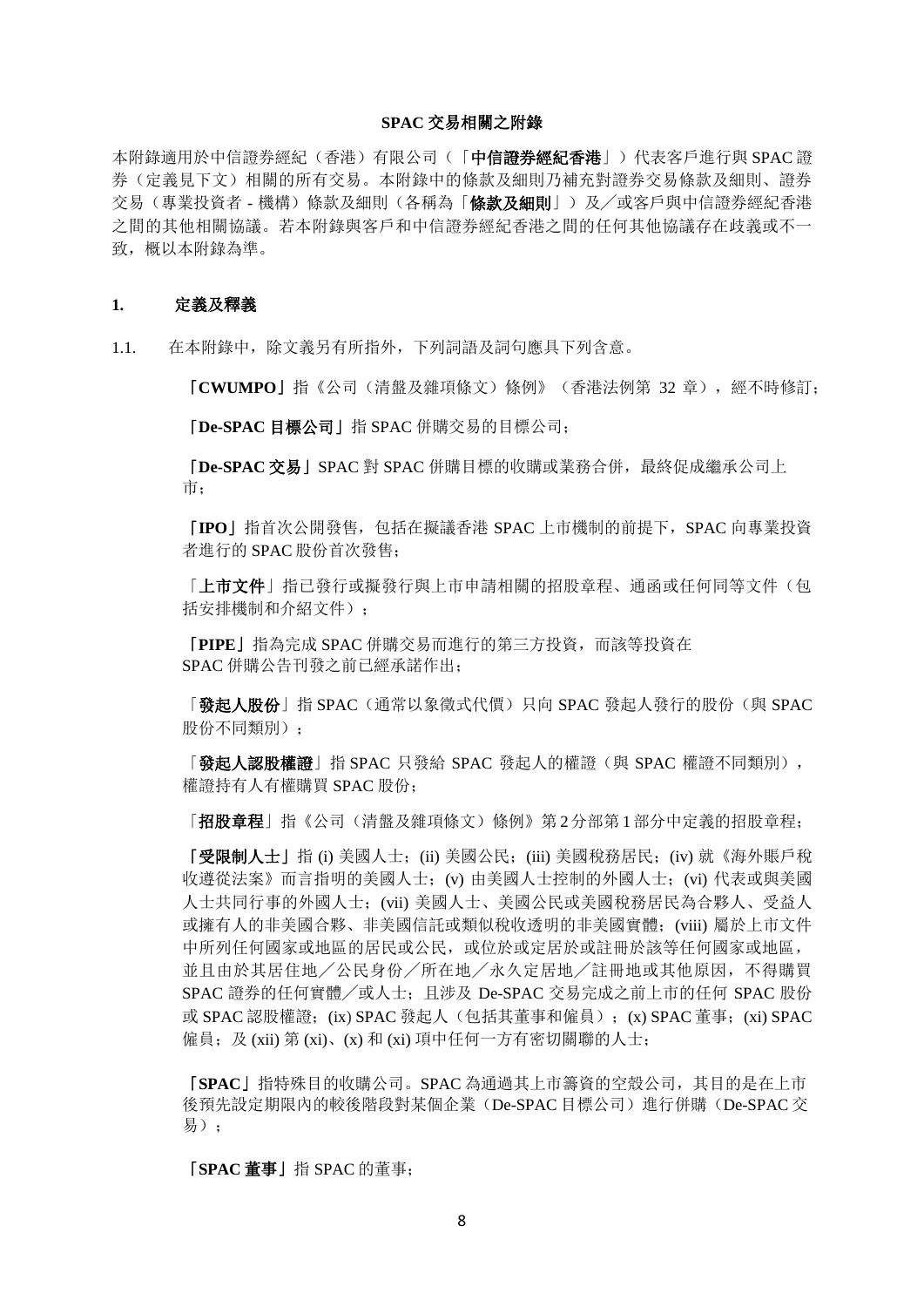「**SPAC** 合資格投資者」指《證券及期貨條例》附表 1 第 1 部第 1 條中定義的專業投資 者, 或香港聯交所及/或香港證監會許可或批准交易 SPAC 股份及/或 SPAC 認股權證的 其他類型投資者;

「**SPAC** 股份」指除發起人股份以外的 SPAC 股份;

「**SPAC** 股東」指 SPAC 股份的持有人;

「**SPAC**認股權證」指向持有人提供認購 SPAC股份權利的權證,但不包括發起人認股權 證;

「**SPAC** 發起人」指建立 SPAC 及╱或實益擁有 SPAC 所發行發起人股份的人士;

「**SPAC** 證券」指任何 SPAC 股份或 SPAC 認股權證;

「**SPAC** 交易」指中信證券經紀香港與客戶訂立而交易 SPAC 證券之交易;

「繼承公司」指完成 De-SPAC 交易所產生的上市發行人;及

「美國人士」指具有 1933年《美國證券法》(經修訂) 頒佈的 S 規例界定的含義。

- 1.2. 條款構成本附錄的一部分,並應被當作完整包含於本附錄中而具有效力。
- 1.3. 條款標題僅為便於查閱而加入,在任何情況下均不應影響本附錄的詮釋及解釋。
- 1.4. [本附錄中](https://www.lawinsider.com/clause/gender)使用的男性或中性詞語應時刻視乎其適用情況,按照男性、女性或中性進行解讀 及詮釋。
- 1.5. 本附錄中並未另行定義的術語應具有條款及細則及╱或客戶與中信證券經紀香港之間其他 相關協定中賦予的相同涵義。
- 1.6. 客戶同意並承認,本附錄構成具法律約束力的合約。通過在中信證券經紀香港下達交易 SPAC 證券的訂單,客戶戶將被視為已接受並同意受本增補條款及細則約束。

#### **2.** 陳述、保證及承諾

- 2.1. 除條款及細則中所載列的陳述及保證外,客戶作出以下陳述及保證:
	- (a) 客戶同意,SPAC 證券構成條款及細則中所定義的「證券」;
	- (b) 任何 SPAC證券交易將受香港交易所的適用交易和上市規則及要求規限,且客戶 同意將遵守該等交易和上市規則及要求;
	- (c) 客戶已經並將會遵守 SPAC 證券上市文件中規定的出售限制;
	- (d) 客戶為 SPAC合資格投資者,如果客戶代表其他人士或為其他人士的利益或賬戶 行事,例如客戶作為中介人為其相關客戶行事,則對於為其執行交易的人士而 言, 客戶確認其本身及該其他人士或相關客戶(各稱為「其他人士」)為 SPAC 合資格投資者;尤其若客戶為中介人,其聲明並承諾將檢查、驗證及確保其相 關客戶為 SPAC 合資格投資者;
	- (e) 客戶明白並接受,為 SPAC 首次發售所支付的款項將存入該 SPAC 根據其酌情決 定權指定之受託人或託管人,且通常首次發售的款項不會產生利息。客戶進一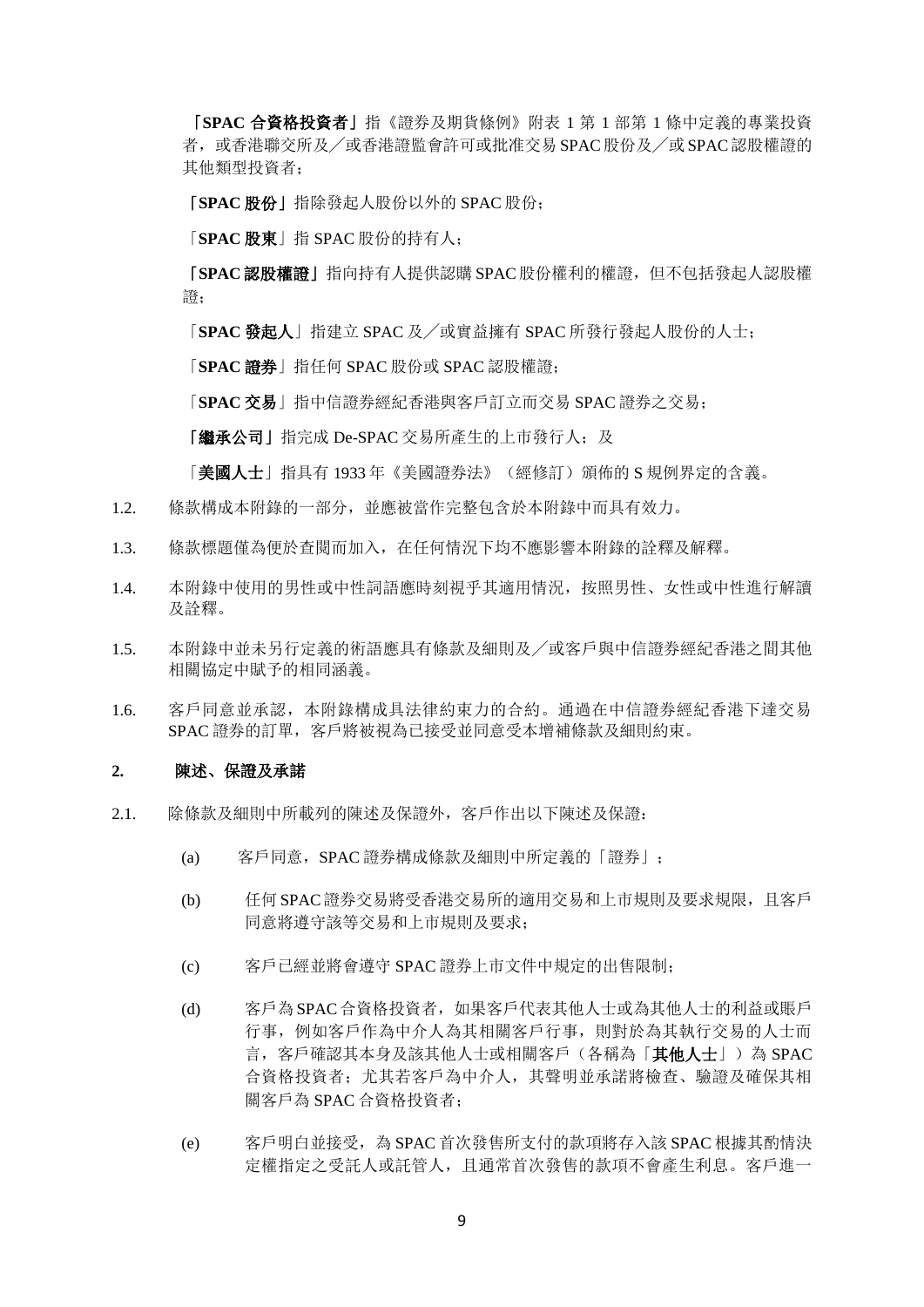步明白,首次發售的款項將只會用於下列用途時發放:(i) 贖回時向 SPAC 股東 進行分派, (ii) 完成 De-SPAC 交易, 或 (iii) SPAC 停牌或清盤後向 SPAC 股東退 還在 SPAC可能用於結算其開支之託管帳戶中所持資金所產生的利息或賺取的其 他收益;

- (f) 客戶明白並接受,SPAC 股東可贖回部分或全部 SPAC 股份,但贖回選擇期將在 相關股東大會開始的日期及時間終止;
- (g) 客戶明白並接受上市文件中關於 SPAC股東投票、贖回及清盤權利的內容,包括 在贖回 SPAC 股份和 SPAC 清盤時其權益的計算依據;
- (h) 客戶明白並接受由於下列原因對其持股造成的攤薄影響:(a) SPAC 發起人就發 起人股份的股權出資減少(以及其他已知攤薄因素或事件);(b) SPAC 認股權 證被行使,及(c) 上市文件中載明的可能導致持股攤薄的其他事件;
- (i) 客戶完全明白上市文件的內容以及與任何 SPAC 交易相關的風險(包括與 SPAC 證券的流動性及波動性相關的風險),包括但不限於本附錄中載明的風險;
- (j) 客戶接受上市文件中規定的 SPAC證券的條款及細則,並同意該等條款及細則在 SPAC 證券方面將具決定性並對其具約束力;
- (k) 客戶根據其獨立判斷訂立 SPAC 交易並自行承擔責任,並能夠承擔訂立任何 SPAC 交易的財務及其他風險;
- (l) 客戶擁有能夠承擔風險以及承受 SPAC 交易導致潛在損失的充分資產淨值;
- (m) 客戶能夠作出並將會作出 SPAC 證券買方或持有人根據 SPAC 證券及上市文件的 條款要求作出的所有陳述及聲明;
- (n) 客戶為發起每筆 SPAC 交易相關指示的最終負責人,並將獲取 SPAC 交易的商業 或經濟利益及╱或承受商業或經濟風險;
- (o) 客戶並非身在美國;
- (p) 客戶或其他人士並非受限制人士;
- (q) 客戶購買相關 SPAC證券不違反任何適用司法管轄區不時有效且對其適用的任何 適用法律、指引、守則、規則、限制及規例(不論是透過適用法律或主管監管 機構施加);及
- (r) 對於個人客戶的任何資料,或對於非個人客戶提供與個人相關的任何資料,客 戶或相關個人(視情況而定)已充分獲知,如私隱政策聲明中所述,其資料可 能的用途以及可能獲提供其資料的人士(包括用於直接營銷目的),且客戶或 相關個人(視情況而定)已同意按照私隱政策聲明對其資料進行使用及處理 (包括中信證券經紀香港進行敏感個人資料的處理、該等資料的跨境轉移、使 用及提供予第三方,及╱或將該等資料用於直接營銷目的),且按照充分滿足 資料保護法律要求的方式獲得同意,從而令中信證券經紀香港及其聯屬公司能 夠按照私隱政策聲明中的規定合法使用及轉移資料。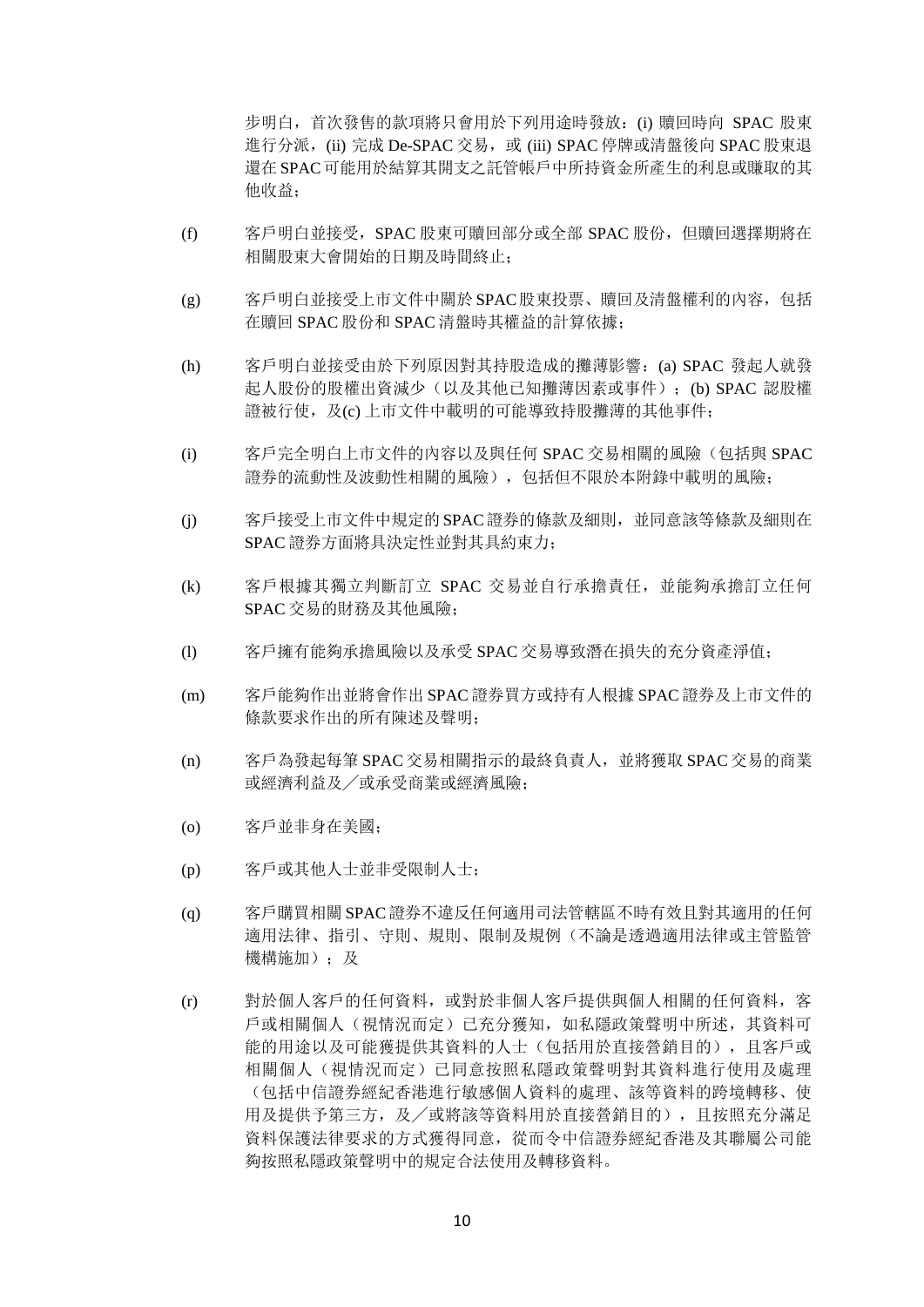2.2. 所有陳述及保證(包括上文所列載者)應被視為由客戶在緊接執行 SPAC 交易的每次指示 之前重複作出。

## **3.** 就 **SPAC** 交易關閉

- 3.1. 如果按照香港交易所的 SPAC 證券交易和上市規則及要求的條款,中信證券經紀香港已 經從香港交易所或香港證監會收到通知,要求中信證券經紀香港在相關持倉結算後三天 內(或香港證監會或香港交易所規定的其他時間)對已結算的 SPAC 證券相關持倉進行 關閉 (「強制關閉通知」)或其他中信證券經紀香港單方面酌情決定該 SPAC 交易不再 符合香港交易所的 SPAC 證券交易和上市規則及要求的條款,則中信證券經紀香港有權 向客戶發出相應通知,要求客戶在相關持倉結算後三天內(或香港證監會、香港交易所 或中信證券經紀香港規定的其他時間,視乎情況)對已結算的 SPAC 證券相關持倉進行 關閉 (「客戶強制關閉通知」),而客戶承諾將遵守該客戶強制關閉 通知。客戶應與 其他人士進行類似安排,使其能夠向其他人士發出通知,要求其在相關持倉結算後三天 內(或香港證監會、香港交易所或中信證券經紀香港規定的其他時間,視乎情況)對已 結算的 SPAC 證券相關持倉進行關閉 。
- 3.2. 對於任何客戶強制關閉通知,如果客戶未能及時遵守客戶強制關閉通知,在遵守香港交 易所的 SPAC 證券交易和上市規則及要求所必要的範圍內, 客戶授權中信證券經紀香港 按照中信證券經紀香港根據其絕對酌情決定權可能釐定的價格及條款,代表客戶出售或 安排出售該等 SPAC 證券。除上述授權之外,如果香港證監會或香港交易所對中信證券 經紀香港作出指示,或如果為遵守香港交易所的 SPAC 證券交易和上市規則及要求,中 信證券經紀香港根據其絕對酌情決定權確定有必要或合宜,則客戶亦授權中信證券經紀 香港可出售或轉讓客戶擁有的 SPAC證券或就客戶擁有的 SPAC證券採取任何其他行動。
- 3.3. SPAC 證券可能被禁止交易, 客戶交易 SPAC 證券的指示亦可能被拒絕。

## **4. SPAC** 交易的風險

投資 SPAC 證券面臨各種風險, 包括但不限於 SPAC 證券相關上市文件中載明以及下文所 列的風險。下列及 SPAC 證券上市文件中包括的風險並非詳盡無遺的風險列表。在作出投 資決定之前,客戶應細閱該等風險因素並了解投資 SPAC 證券的風險。

4.1. 價格波動風險

由於 SPAC 並無經營活動, 因此無法報告業績因素(如收入、盈虧及現金流), 而投資者 通常依賴於這些因素確定公司的股份價值。因此,SPAC 的股價可能受推測及傳聞影響, 尤其是對 SPAC 尋找合適 De-SPAC 目標公司的潛在結果之推測及傳聞。

4.2. 市場操縱風險

SPAC 股價對傳聞的敏感性使其相對較易受到股價操縱影響。例如,行騙者可能故意散播 即將進行 De-SPAC 的傳聞,以試圖將其持股價值提高至對其有利的水平,從而出售獲利。

4.3. 內幕交易風險

對於 SPAC,在多個情況下均可能出現內幕消息,尤其是與潛在 De-SPAC 目標公司談判 相關的消息。公佈 De-SPAC 協議之後 SPAC 股價的任何變動只是該公告的影響結果。這 意味著在公告之前獲得交易相關內幕消息的人士,相對於藉著進行相同收購談判的普通 上市發行人股票而賺取收益,通過內幕交易賺取收益的肯定性較高。因此,在上市 SPAC 中發生內幕交易的可能性高於普通上市發行人。